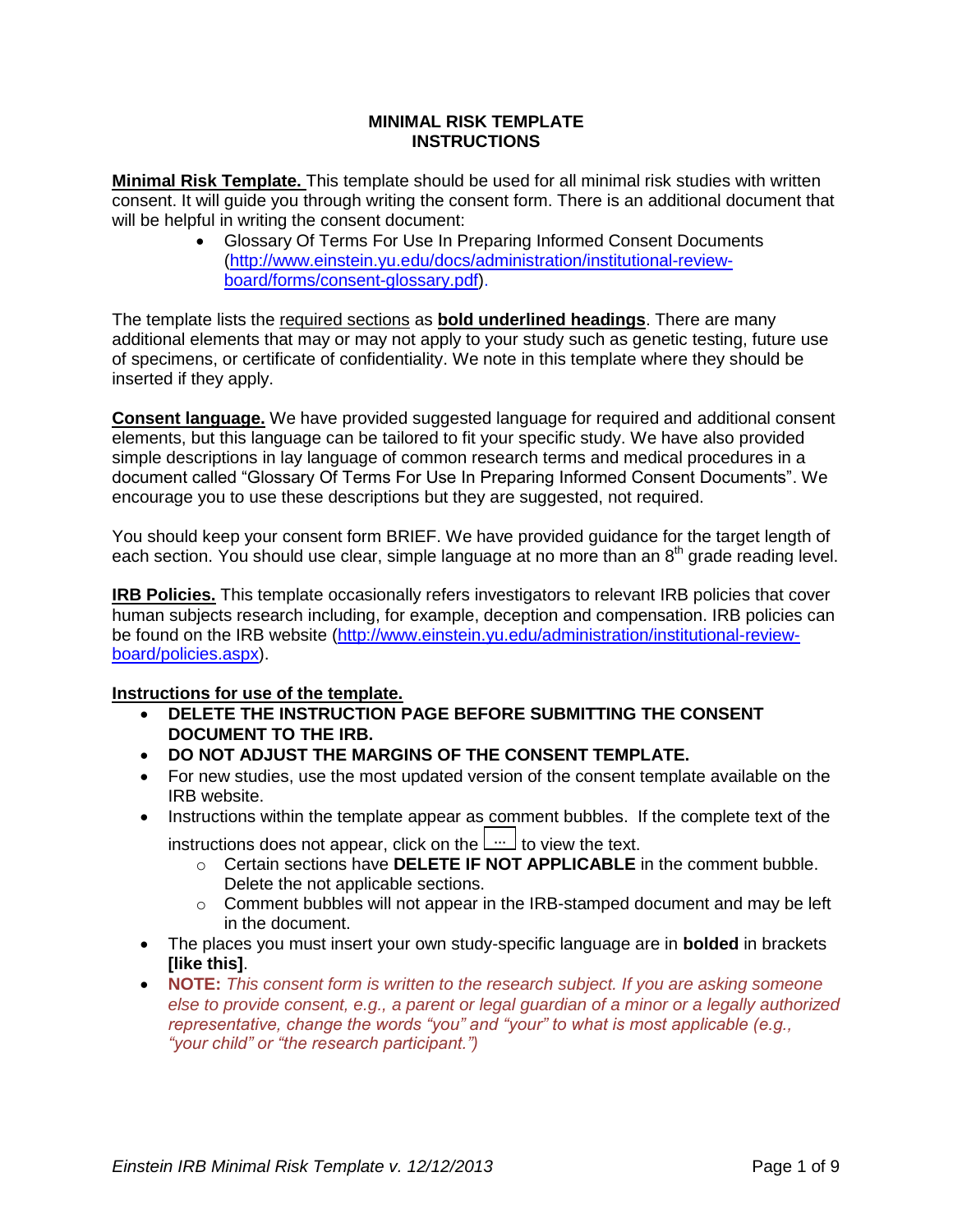## **ALBERT EINSTEIN COLLEGE OF MEDICINE OF YESHIVA UNIVERSITY MONTEFIORE MEDICAL CENTER JACOBI MEDICAL CENTER NORTH CENTRAL BRONX HOSPITAL**

## **DOCUMENTATION OF INFORMED CONSENT AND HIPAA AUTHORIZATION**

*If you are a parent or legal guardian of a child who may take part in this study, permission from you and the assent (agreement) of your child may be required. When the word "you(r)" / "my" / "me" / "I" appears in this consent form, we mean the participant (you or your child); "we" means the research study doctors and research staff.*

## **Introduction**

You are being asked to participate in a research study called **[insert study name].** Your participation is voluntary -- it is up to you whether you would like to participate. It is fine to say "no" now or at any time after you have started the study. If you say "no," your decision will not affect any of your rights or benefits or your access to care.

| The researcher in charge of this project is called                                                                                     | The Institutional Review Board (IRB) of                                                                                  |  |
|----------------------------------------------------------------------------------------------------------------------------------------|--------------------------------------------------------------------------------------------------------------------------|--|
| the "Principal Investigator." [His/Her] name is                                                                                        | the Albert Einstein College of Medicine                                                                                  |  |
| [name]. You can reach Dr. [name] at:                                                                                                   | and Montefiore Medical Center has                                                                                        |  |
| <b>Office Address:</b>                                                                                                                 | approved this research study. The IRB #                                                                                  |  |
| City, State Zip                                                                                                                        | is in the stamp in the upper right hand                                                                                  |  |
| Telephone #:                                                                                                                           | corner. If you have questions regarding                                                                                  |  |
| For questions about the research study, or if you                                                                                      | your rights as a research subject you may                                                                                |  |
| believe you have an injury, contact the Principal                                                                                      | contact the IRB office at 718-430-2253 or                                                                                |  |
| Investigator or the IRB.                                                                                                               | by mail:                                                                                                                 |  |
| Support for this research study is provided by<br>[Specify who is paying for the study including<br>treatments, medications and tests] | Einstein IRB<br>Albert Einstein College of Medicine<br>1300 Morris Park Ave., Belfer Bldg #1002<br>Bronx, New York 10461 |  |

## **Why is this study being done?**

The goal of this study is to …

## **Why am I being asked to participate?**

You are being asked to participate in this study because you…

## **What will happen if I participate in the study?**

To obtain the blood sample, we will wipe the skin on your arm with alcohol to clean it. Then, we will insert a small needle into a vein [**INSERT NUMBER OF TUBES**] tubes[s] of blood will be drawn, about [**TRANSLATE INTO TEASPOONS OR TABLESPOONS**].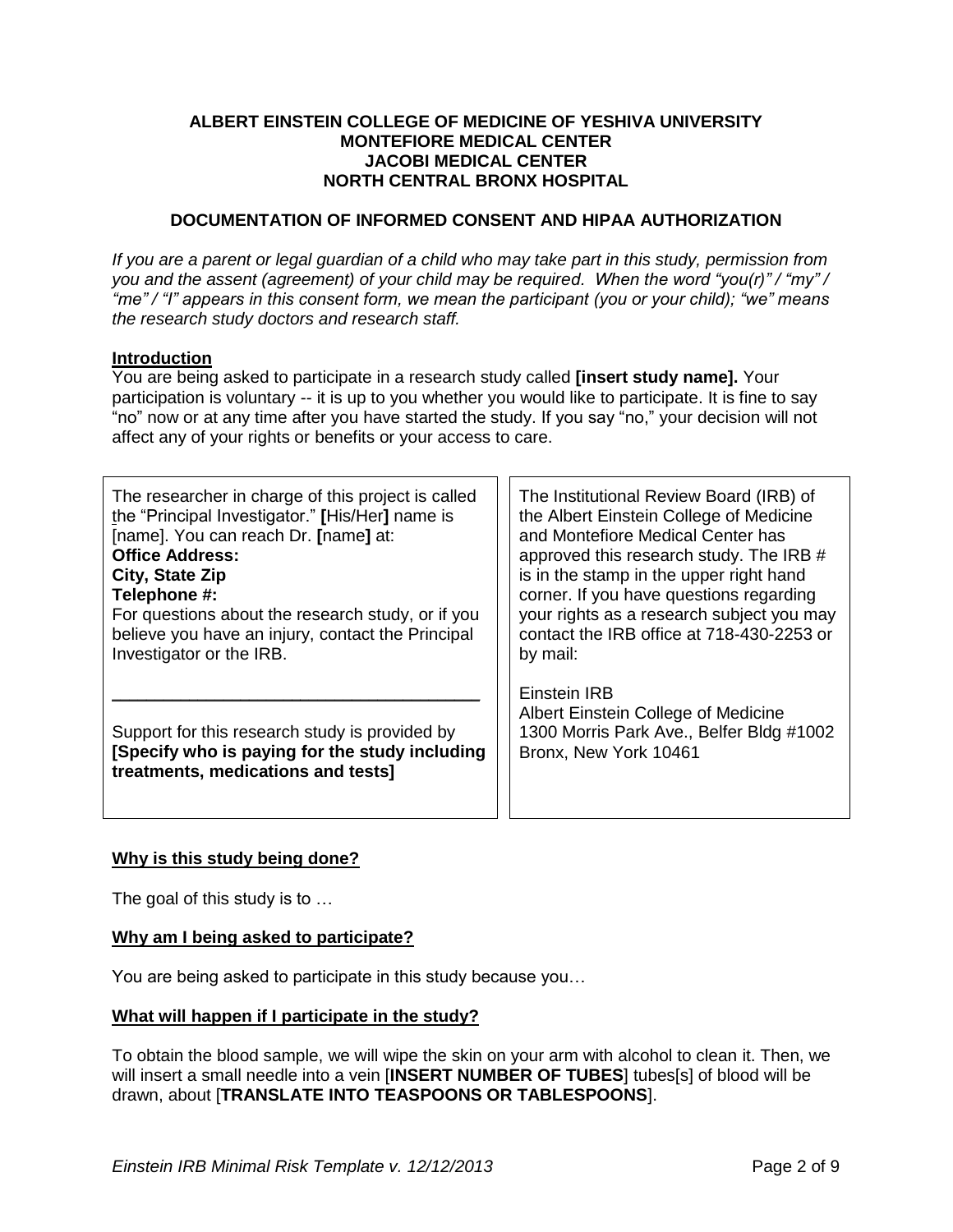Magnetic Resonance Imaging (MRI) is a test that uses magnets and radio waves to make pictures of organs and structures inside the body. For an MRI test, the area of the body being studied is placed inside a special machine that contains a strong magnet. Pictures from an MRI scan are saved and stored on a computer for more study. Although the MRI you will have in this study is being done for research purposes only, it is possible that doctors may notice something that could be important to your health. If so, we will contact you to explain what was seen and tell you whether you should consult your doctor. We will make the MRI report available to your doctor, and if you want, we will talk with your private physician or refer you to someone for follow-up.

## **Will there be testing for HIV?**

Yes, HIV testing will be done during this research study. The following is important information about HIV, HIV testing, and your test results:

- HIV causes AIDS and can be spread through sexual activity, sharing needles, by pregnant women to their fetuses, and through breastfeeding infants.
- There is treatment for HIV that can help you stay healthy.
- People with HIV or AIDS should adopt practices to protect people in their lives from becoming infected with HIV.
- HIV testing is voluntary and can be done anonymously at a public testing center. However, testing is required if you would like to be in this research study.
- The law protects the confidentiality of HIV related test results.
- The law prohibits discrimination based on your HIV status and services are available to address any discrimination.
- If as a result of participation in this study you are INITIALLY diagnosed with HIV, the results must be reported to the New York State Department of Health for contact tracing purposes.
- $\bullet$  If as a result of participation in this study you are diagnosed with HIV, you will be given HIV counseling or a referral for HIV counseling.

## **Will there be audio and/or video recording?**

# **Genetic Testing**

studies.**]**

**NO YES** This study will not involve genetic research or genetic testing. **[**However, DNA extracted from **[specify, e.g., blood cells]** will be stored for future research

Genes are made up of DNA, and have the information needed to build and operate the human body. Your blood or tissue will be tested for genetic changes that may relate to **[an increased or decreased risk of developing a disease, an increased chance of disability, etc.]** in you or your offspring. **[State the specific test(s) to be done.]** The information obtained from these tests will include genetic information about you. To protect your identity, we will give your specimen(s) a code number. Genetic factors are inherited and run in families. Since genetic information is shared by family members, the information from these tests may apply to your family members, as well.

If there is a positive test result, you may want to have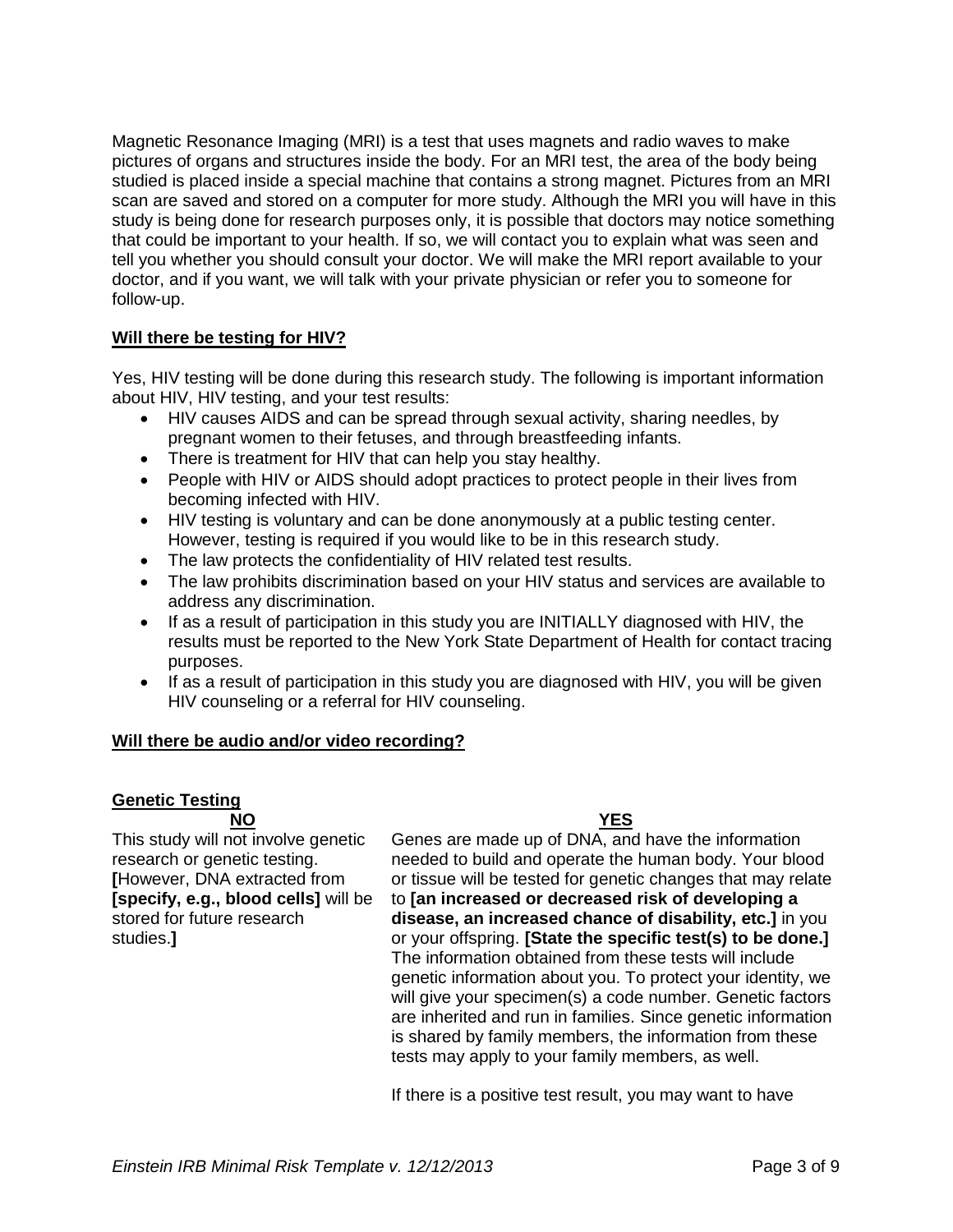additional independent testing and consult with a genetic counselor. Genetic counseling is not provided through the study. The Genetic Information Nondiscrimination Act (GINA) may protect you from health insurance or employment discrimination based on genetic information. The law says that health insurance companies and group health plans may not ask for genetic information from this research and may not use genetic information when making decision about eligibility or premiums

The law will not stop health insurance companies from using genetic information to decide whether to pay claims. The law will not help you get other types of insurance (such as: life, disability or long-term care) and these insurance companies sometimes use information from genetic testing to deny life insurance or disability coverage to applicants.

The meaning of the results of this genetic research is not known; therefore we will not give you the results of these studies. You should be aware that insurance companies sometimes use information from genetic testing to deny life insurance or disability coverage to applicants. If you decide to participate in this research study, if your insurance company asks, you should state that you have not had a genetic test.

## **Specimen Banking (Future Use and Storage)**

**No Specimens or Data is Stored** We will destroy

the specimens/data when the study is complete.

## **Specimens/Data Stored with Identification Linking Code**

We will store your specimens/data in a "biobank", which is a library of data and specimens (tissue and blood) from many studies. These specimens/data can be linked to you. In the future, researchers can apply for permission to use the specimens/data for new studies to prevent, diagnose or treat disease, including genetic research. If you agree to the future use, some of your de-identified genetic and health information (not linked to you) may be placed into one or more scientific databases. These may include databases maintained by the federal government. Your specimens/data may be kept for a long time, perhaps longer than 50 years. You may remove your consent for future

## **Specimens/Data Stored WITHOUT Identification or Linking Code**

We will store your specimens/data in a "biobank", which is a library of data and specimens (tissue and blood) from many studies. These specimens/data cannot be linked to you. In the future, researchers can apply for permission to use the specimens/data for new studies to prevent, diagnose, or treat disease, including genetic research. Your specimens/data may be kept for a long time, perhaps longer than 50 years. If you agree to the future use, some of your de-identified genetic and health information (not linked to you) may be placed into one or more scientific databases. These may include databases maintained by the federal government.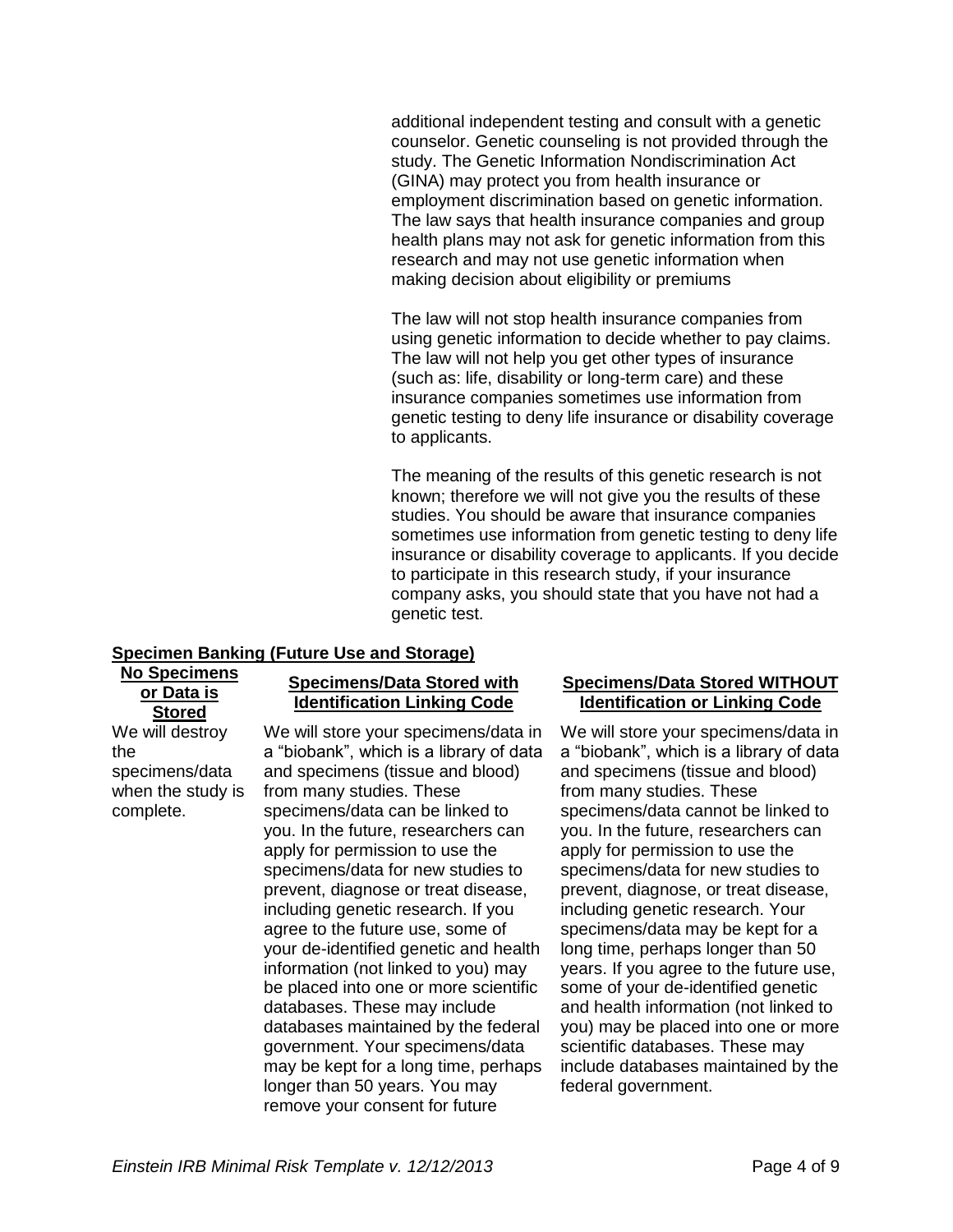research at any time by contacting the Principal Investigator named on the first page of the consent or the IRB office at 718-430-2237. If you do, we will destroy remaining specimens/data but if these were already shared with other researchers, we cannot get them back.

You can choose not to participate in the biobank and still be part of the main study **[***If relevant:* and this will not affect your treatment at this facility**].**

## **INITIAL ONE (1) OF THE FOLLOWING OPTIONS**

I consent to have my specimens used for future research studies.

I consent to have my specimens used for future research studies only for the study of

\_\_\_\_\_\_\_\_\_\_\_\_\_\_\_\_\_\_\_. I do NOT consent to have my specimens used for future research studies. The specimens will be destroyed at the end of the study.

## **INITIAL YOUR CHOICE BELOW**

I consent to be contacted in the future to learn about:

New research protocols that I may wish to join.

General information about research findings.

Some researchers may develop tests, treatments or products that are worth money. You will not receive payment of any kind for your specimens/data or for any tests, treatments, products or other things of value that may result from the research.

You can choose not to participate in the biobank and still be part of the main study **[***If relevant:* and this will not affect your treatment at this facility**]**.

## **INITIAL ONE (1) OF THE FOLLOWING OPTIONS**

\_\_\_\_\_\_\_\_\_\_\_\_\_\_\_\_\_\_\_.

\_\_\_\_\_\_\_ I consent to have my specimens used for future research studies.

I consent to have my specimens used for future research studies only for the study of

I do NOT consent to have my specimens used for future research studies. The specimens will be destroyed at the end of the study.

Some researchers may develop tests, treatments or products that are worth money. You will not receive payment of any kind for your specimens/data or for any tests, treatments, products or other things of value that may result from the research.

#### **Will I be paid for being in this research study?**

You will not receive any payment or other compensation for taking part in this study.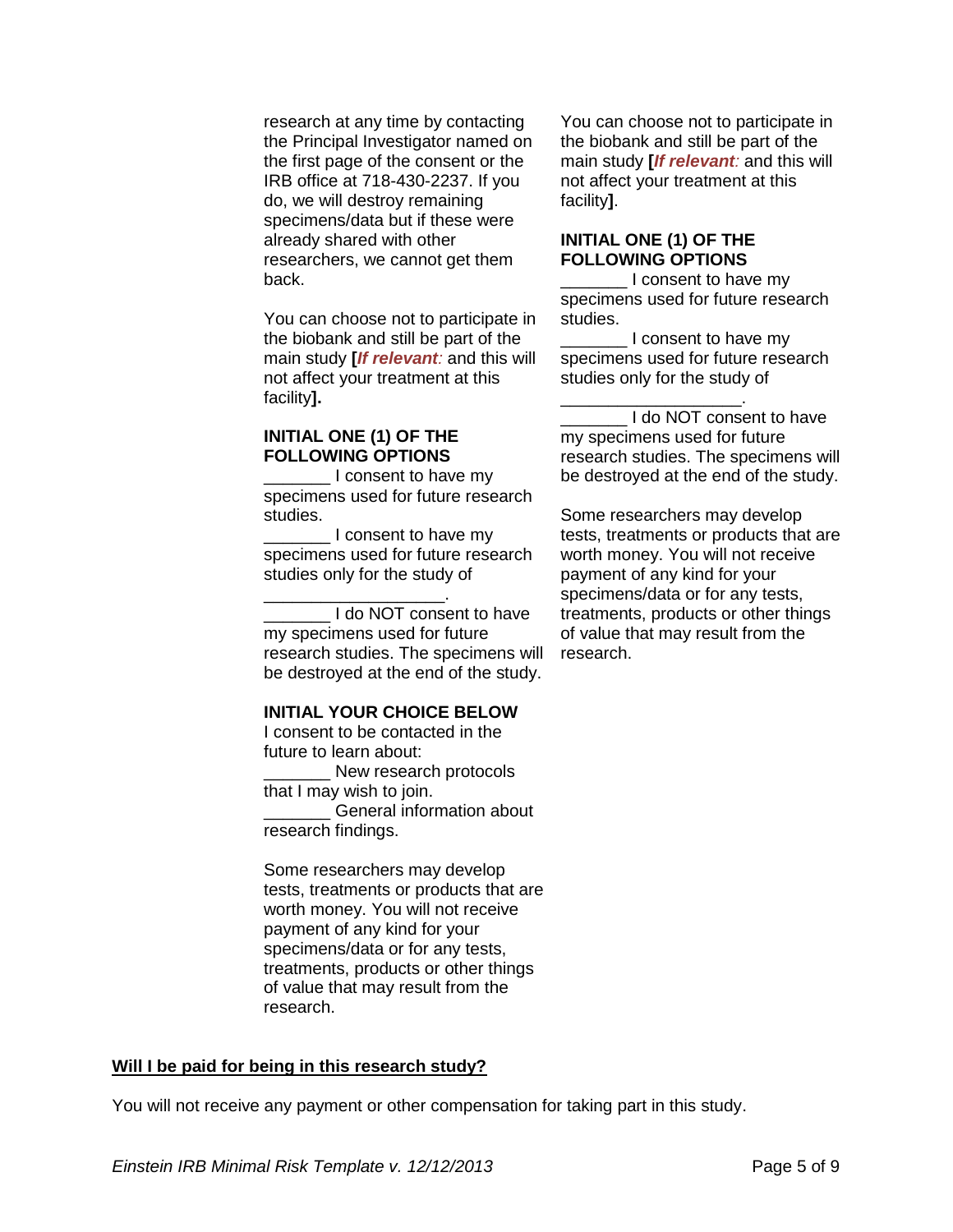You will receive a total of [**amount, e.g. \$100**] for [**number e.g. 10**] study visits. If you choose to withdraw from the study before all visits are completed, you will be paid only for the visits you completed.

Participants in this study may receive more than \$600 in a calendar year for their participation. The IRS requires that we report this as income. Therefore, you must provide your social security number if you wish to receive these payments.

## **Will it cost me anything to participate in this study?**

There will be no cost to you to participate in the study.

Taking part in this study will not involve added costs to you. All study drugs will be given free of charge by the sponsor, company or the drug makers. You and/or your insurance company will have to pay for any costs that are part of your regular medical care.

If you take part in this study, you or your insurance will pay for…

## **Are there any risks to me?**

## **Confidentiality**

We will keep your information confidential, however, a risk of taking part in this study is that your confidential information might be shared accidentally with someone who is not on the study team and is not supposed to see or know about your information. This is very unlikely, because the study team takes confidentiality of your information seriously. Your research records will be kept confidential and your name will not be used in any written or verbal reports. Your information will be given a code number and separated from your name or any other information that could identify you. The form that links your name to the code number will be kept in a locked file cabinet and only the investigator and study staff will have access to the file. All information will be kept in a secure manner and computer records will be password protected. Your study information **[if relevant:** and specimens**]** will be kept as long as they are useful for this research.

The only people who can see your research records are:

- the research team and staff who work with them
- the organization that funded the research
- organizations and institutions involved in this research: **[LIST]**
- groups that review research (the Einstein IRB, and the Office for Human Research Protections, **[if relevant:** and the US Food and Drug Administration**]**)

These people who receive your health information, may not be required by privacy laws to protect it and may share your information with others without your permission, if permitted by laws governing them. All of these groups have been asked to keep your information confidential.

## **Are there any times you would not keep my data confidential?**

If you give us information that suggests that your child or any other child is being abused, we are required by law to report that information to the Administration for Children's Services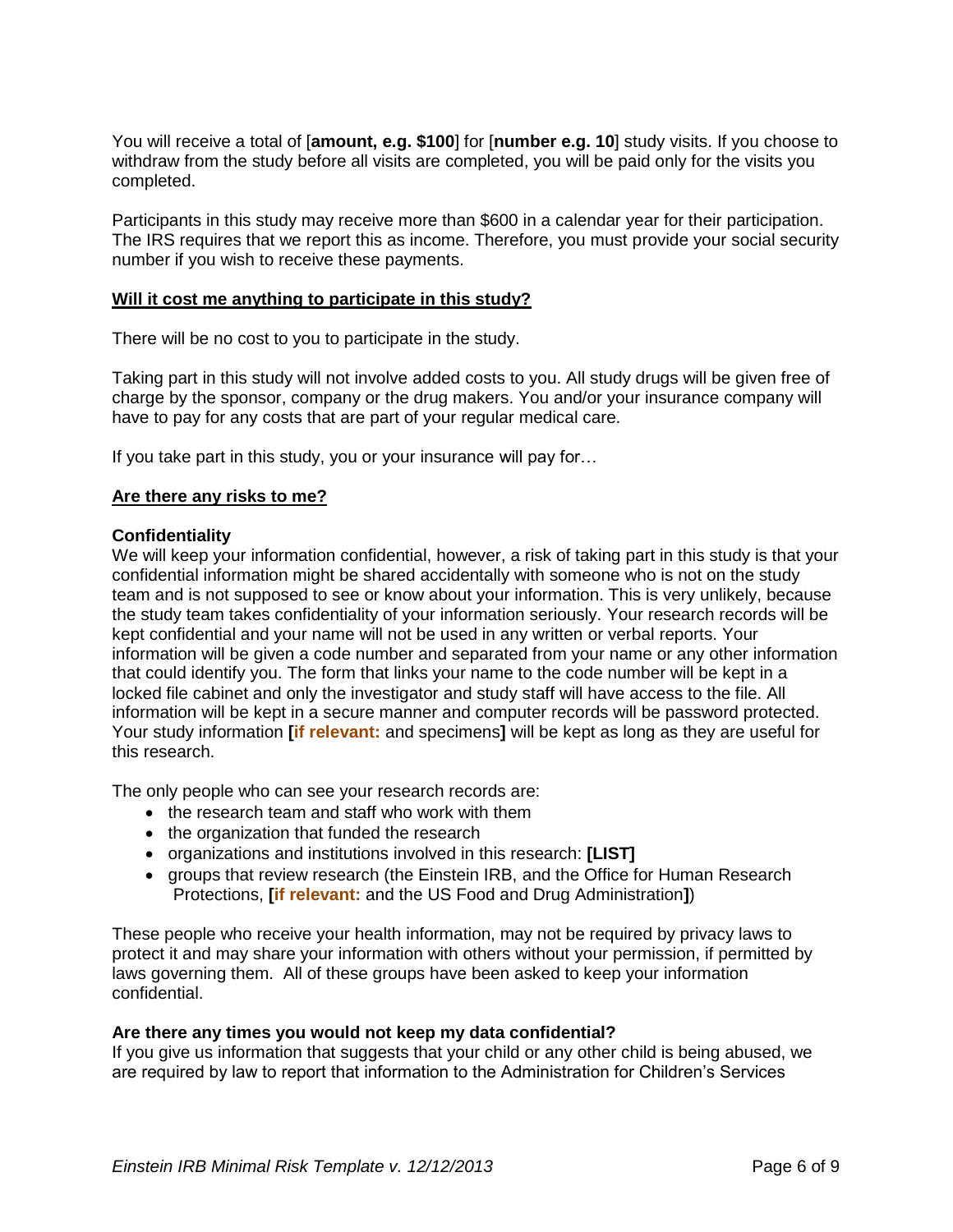(ACS). Reporting this information may put you, your family, or others who are involved at risk of questioning and legal action by the authorities.

If you give us information that you may hurt yourself **[insert language describing conditions user which you may break confidentiality].**

If you give us information that you may hurt someone else, we **[insert language describing conditions under which you may break confidentiality and whether you will report this information to the authorities].**

## **Certificate of Confidentiality**

As a way to protect your privacy, we have obtained a Certificate of Confidentiality from the National Institutes of Health, which is funding this study. If information from this study was requested or subpoenaed by government agencies or the courts, we will use the Certificate to legally refuse to provide it. This is rare – in only a few cases did researchers have to use the Certificate, and it was honored most of the time, but not every time. There are several kinds of situations that the Certificate does not apply. For example, we are still required to report child abuse and some diseases, and we must make data available to the government for a review or evaluation of our research. The Certificate does not prevent you or a member of your family from voluntarily sharing information. Similarly, if an insurer, employer, or other person obtains your written consent to receive research information, then the researchers may not use the Certificate to withhold that information.

## **Other Risks**

There may be other risks or discomforts if you take part in this study.

## **Blood Draw**

Rarely, the vein where we inserted the needle will become sore or red. Sometimes, a temporary harmless "black and blue" may develop. Very rarely, fainting may occur.

# **MRI**

Some people are bothered by feelings of confinement (claustrophobia), and by the noise made by the machine during the test. You will be asked to wear earplugs or earphones while in the machine. You may not participate in this study if you have a pacemaker, an implanted defibrillator or certain other implanted electronic or metallic devices. It is important for you to tell the MRI staff if you have had brain surgery for a cerebral aneurysm, or if you have implanted medical or metallic devices, shrapnel or other metal, such as metal in your eye.

## **New Findings**

If we learn any significant new findings during the study that might influence your decision to participate, we will contact you and explain them.

## **Unknown Risks**

We have described all the risks we know. However, because this is research, there a possibility that you **[***if relevant:* or the embryo or fetus**]** will have a reaction that we do not know about yet and is not expected. **[***If relevant:* If we learn about other risks, we will let you know what they are so that you can decide whether or not you want to continue to be in the study.**]**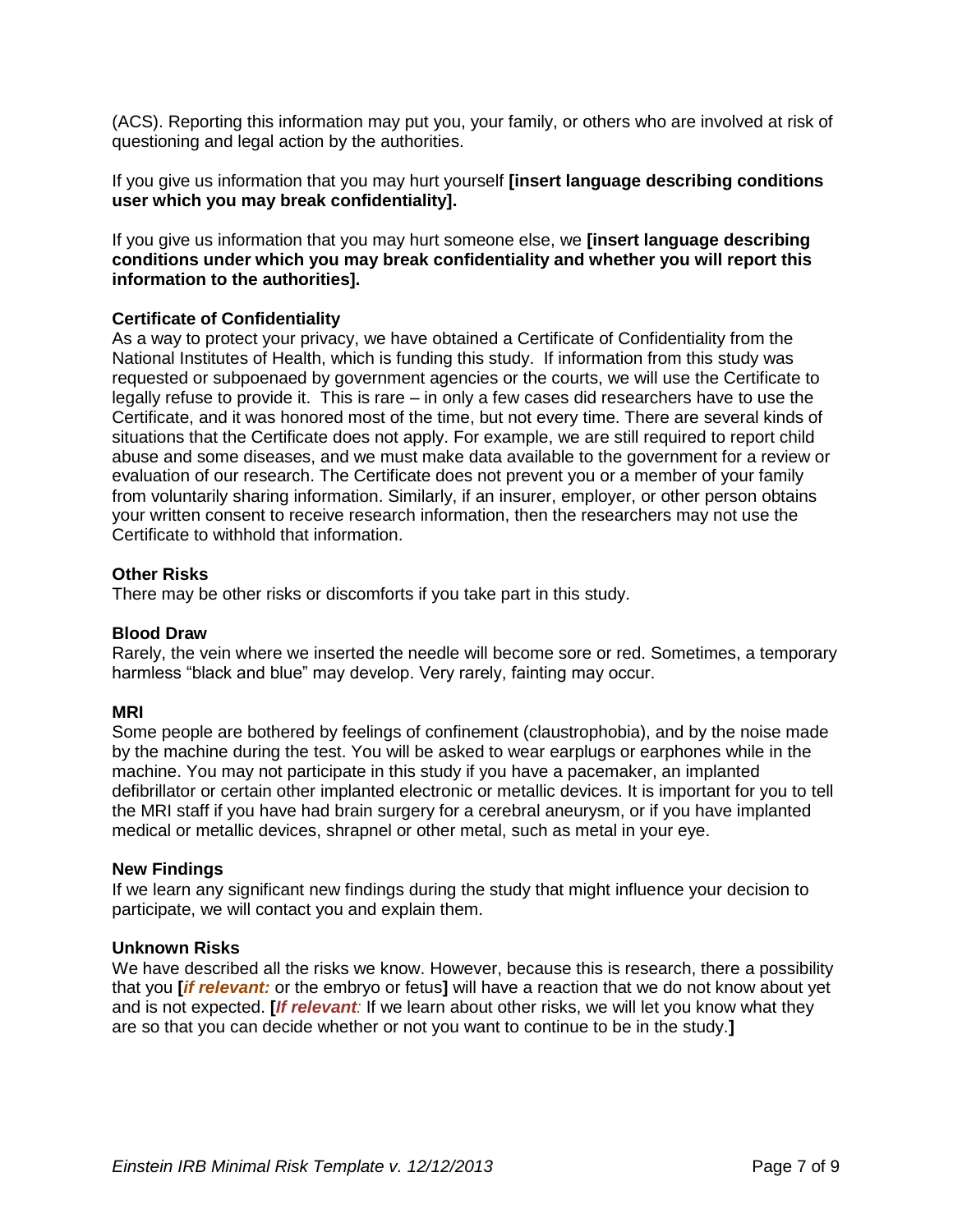## **Are there possible benefits to me?**

You may or may not receive personal, direct benefit from taking part in this study. The possible benefits of taking part in this study include **[describe any benefits to the participant which may reasonably be expected from the research]**.

You will not experience any direct benefit personally from participating in this study. We hope you will participate because the study will generate important information about **[insert]**.

## **What choices do I have other than participating in this study?**

You can refuse to participate in the study. **[***If appropriate:* If you decide not to participate, the medical care providers at this facility will still give you all of the standard care and treatment that is appropriate for you.**]**

Your other choices are…

#### **Are there any consequences to me if I decide to stop participating in this study?**

No. If you decide to take part, you are free to stop participating at any time without giving a reason. This will not affect your care and you will continue to be treated at this facility. However, some of the information may have already been entered into the study and that will not be removed.

#### **Can the study end my participation early?**

We will not let you participate in the study any more if **[indicate the circumstances in which the investigator or study sponsor will remove a participant].** In addition, your participation will end if the investigator or study sponsor stops the study earlier than expected.

## **CONSENT TO PARTICIPATE**

I have read the consent form and I understand that it is up to me whether or not I participate. I know enough about the purpose, methods, risks and benefits of the research study to decide that I want to take part in it. I understand that I am not waiving any of my legal rights by signing this informed consent document. I will be given a signed copy of this consent form.

| Printed name of participant                                  | Signature of participant | Date |
|--------------------------------------------------------------|--------------------------|------|
| Printed name of the person<br>conducting the consent process | Signature                | Date |